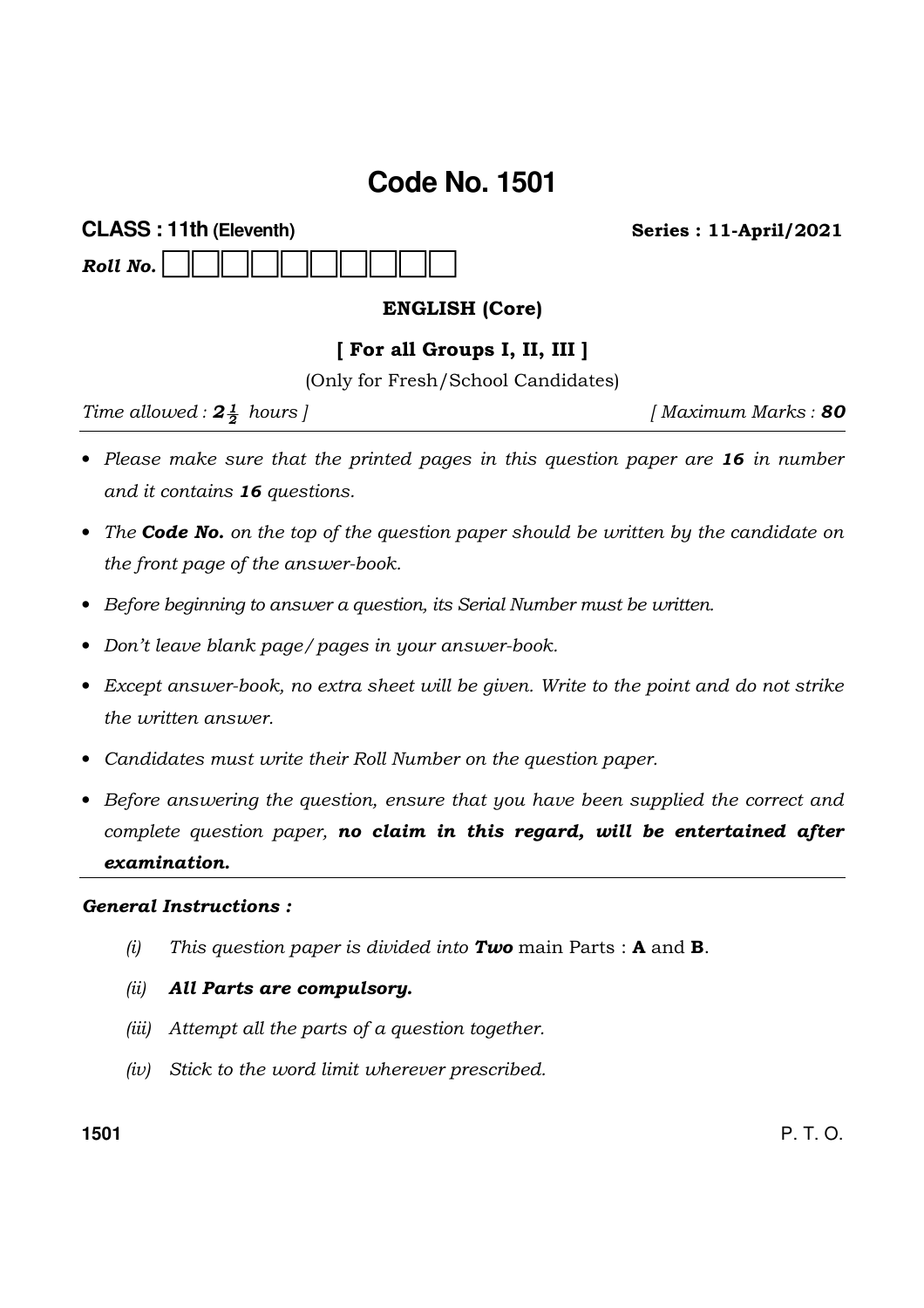# PART – A

## [ Multiple Choice Questions ] (Reading Skills)

1. Read the following passage and answer the questions from the options given below each question :

Gifts or presents are synonyms for each other as words but if we go deep into their connotative meaning they differ from each other. The word 'gift' seems to be more frequently used than 'present'. Both the words can be used as noun as well as verb. Though they can be used as other parts of speech also e.g. gift pack, gift card, gift box etc. Here we cannot say present pack, present card, present box etc. Similarly, we usually say his talent is god gifted or he/she is a gifted child. So, gifts can be talents also. They are abstract while presents are more concrete as in a sentence 'a gifted child delivered a speech and got a no. of presents from the people. It seems that giving a gift or a present is a proper way to congratulate someone. There is hardly anybody who doesn't like gifts. Whatever the occasion is gifts are exchanged frequently. Now a days, there is a fashion of return gifts also. When somebody gives us gifts we feel obliged and sometimes we have to work under pressure in return for the gift that we have received or promised by someone. This was the reason Dr. A.P.J. Abdul Kalam never took a gift from anybody. He really set an example with such habits and his uncountable skills.

#### **Questions :**  $1 \times 5 = 5$

- (i) Which word is more frequent in use ?
	- (A) Gift (B) Present
	- (C) Both (D) None

**1501**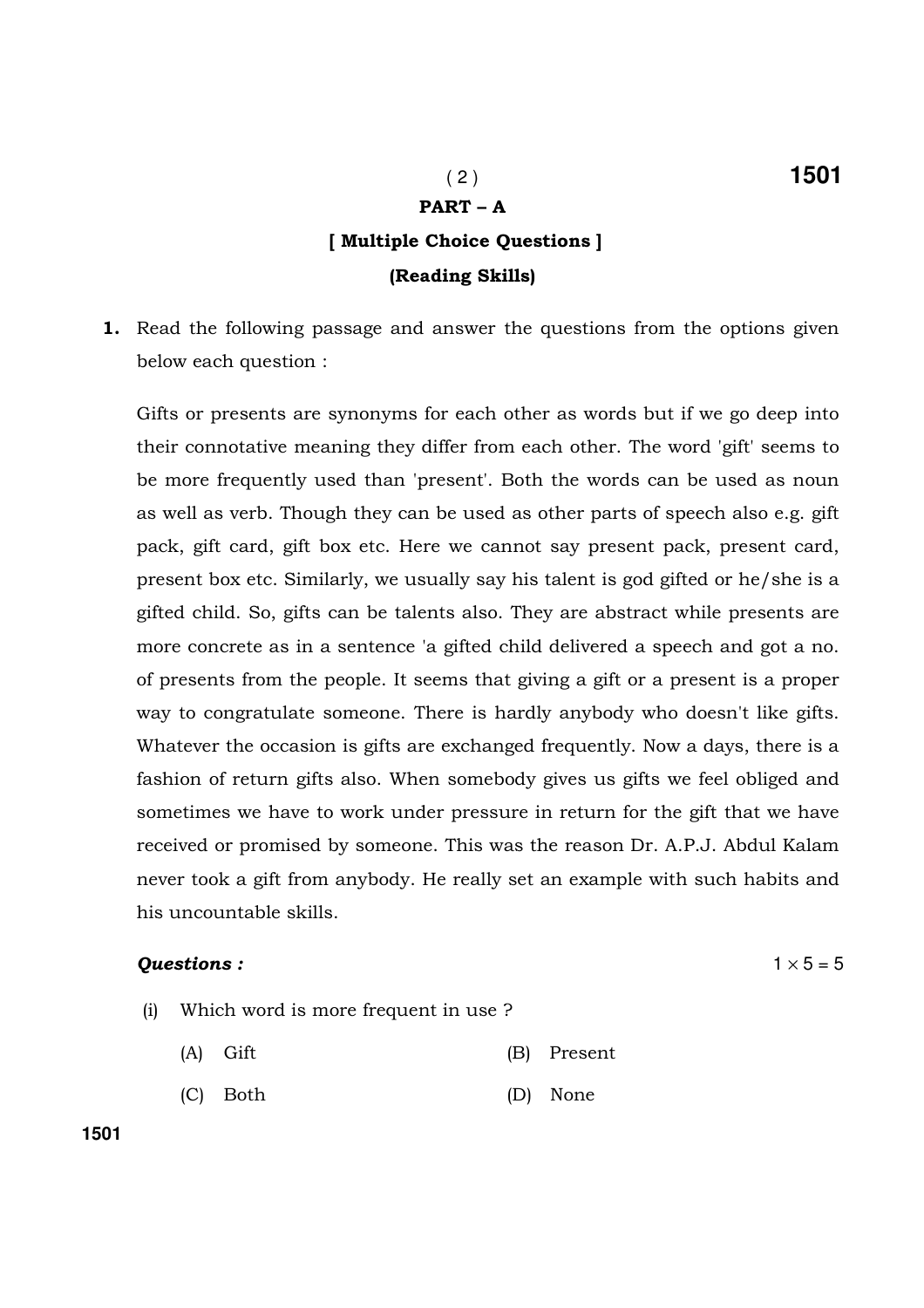| (ii)  |     | What is more concrete?                                   |     |                          |  |  |  |  |  |
|-------|-----|----------------------------------------------------------|-----|--------------------------|--|--|--|--|--|
|       | (A) | Gifts                                                    | (B) | Presents                 |  |  |  |  |  |
|       | (C) | Talents                                                  |     | (D) All of the above     |  |  |  |  |  |
| (iii) |     | What is considered a proper way to congratulate someone? |     |                          |  |  |  |  |  |
|       |     | (A) sending message                                      | (B) | visiting someone         |  |  |  |  |  |
|       |     | (C) giving a gift                                        | (D) | inviting someone         |  |  |  |  |  |
| (iv)  |     | What is the fashion now a days?                          |     |                          |  |  |  |  |  |
|       |     | (A) return the gift                                      | (B) | receive the gift         |  |  |  |  |  |
|       |     | $(C)$ give a gift                                        |     | (D) giving a return gift |  |  |  |  |  |
| (v)   |     | Which example did Dr. A. P. J. Abdul Kalam set?          |     |                          |  |  |  |  |  |
|       | (A) | returning a gift                                         | (B) | never taking a gift      |  |  |  |  |  |
|       | (C) | promising a gift                                         | (D) | giving a gift            |  |  |  |  |  |

2. Read the following passage and answer the questions from the options given below each question :

Earth is the only planet where life is possible. Though many people say that there are hundreds of earths in the universe but there is no solid proof yet. Some essential substances like air, water and land support life on earth. About 70% of the earth is covered by water and rest of it is covered by land. Similar to other planets earth also moves around the Sun in its fixed path. It takes 364 days and 6 hours to complete its round around the Sun. While taking a round around the Sun, the earth also rotates on its own axis. It completes its round on its axis in 24 hours which we call a solar day. When it is day time in our area, there is night time in the area opposite to us. So, with the rotation of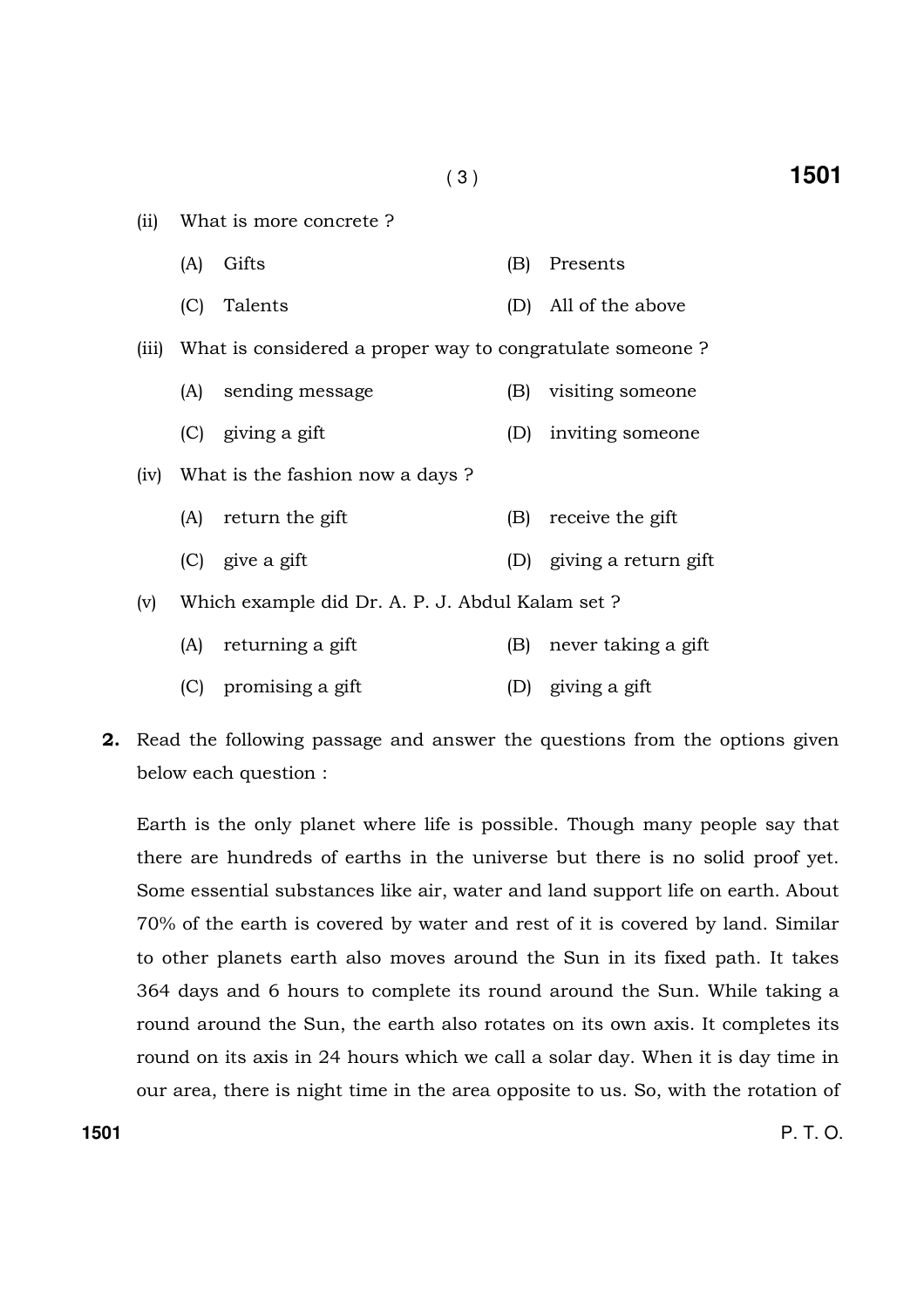earth on its own axis, we experience day and night with human beings on earth, there are millions of other creatures on earth. So it is our prime duty to save our lovely planet earth from every type of wrong practice. If we save earth, we shall save our life only.

#### **Questions :**  $1 \times 5 = 5$

- (i) Life is possible on earth only because of :
	- (A) air (B) water
	- (C) land (D) all of them

(ii) How much of the earth is covered by land ?

| $(A)$ 70% | $(B) 30\%$  |
|-----------|-------------|
| $(C)$ 40% | (D) $100\%$ |

(iii) How much time does the earth take to complete a round around the Sun ?

| $(A)$ 364 days             | (B) $364\frac{1}{4}$ days |
|----------------------------|---------------------------|
| (C) 364 $\frac{1}{2}$ days | (D) $365 \text{ days}$    |

- (iv) How are days and nights formed ?
	- (A) When the earth rotates on its own axis
	- (B) When the earth takes a round around the Sun
	- (C) When the earth stops taking rounds
	- (D) All of the above
- (v) What is our prime duty ?
	- (A) To save human beings (B) To save the Sun
	- (C) To save the water (D) To save the earth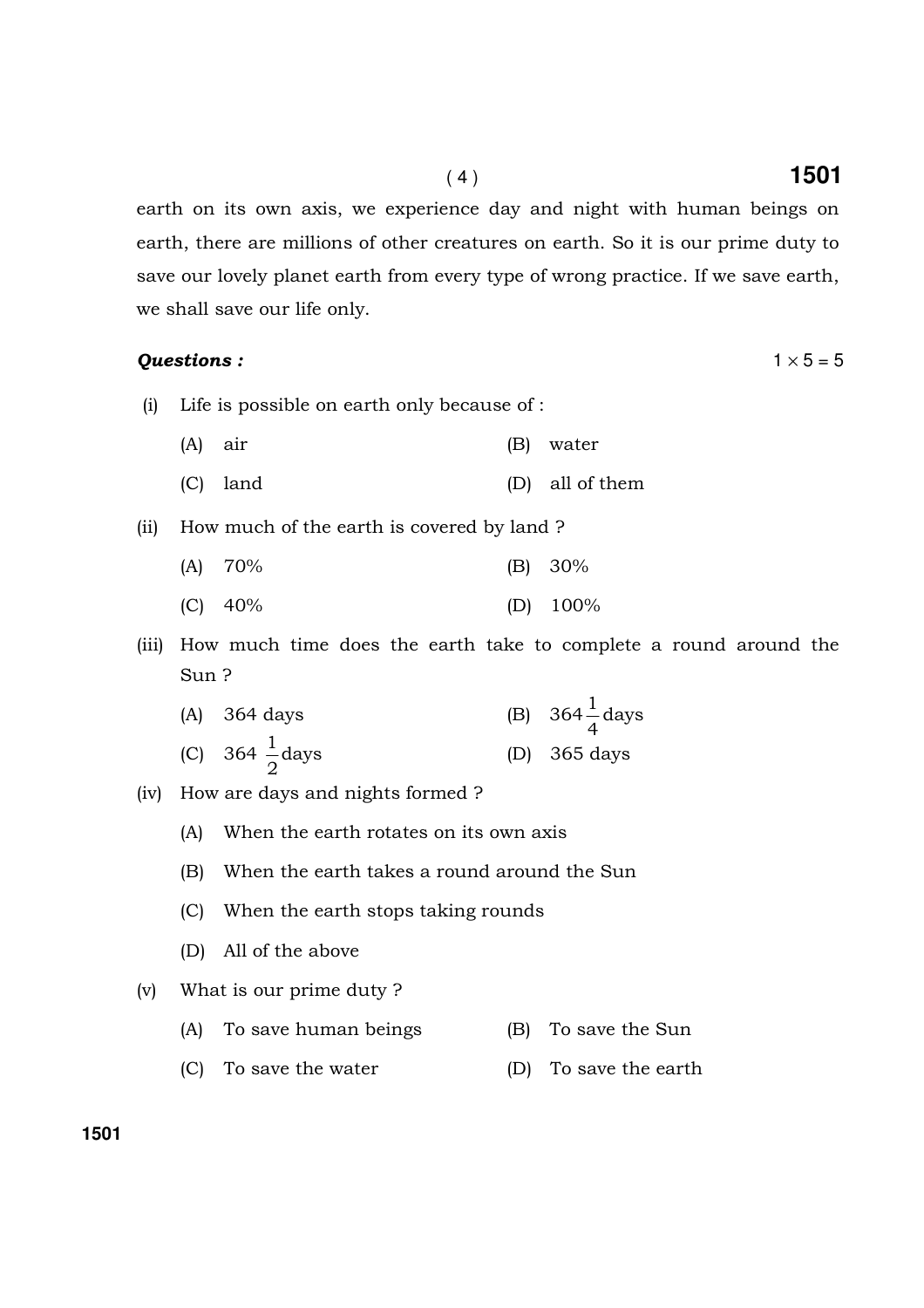#### (Grammar)

3. Do as directed :  $1 \times 10 = 10$ (a) Fill in the blanks with the help of correct form of verb given in options : (i) Tomorrow it ………… mere difficult to convince the employer for releasing the salary, I am sure. (A) may be (B) can be (C) shall be (D) will be (ii) For three years, I ………… our country in all respects. (A) had been serving (B) have been serving (C) was serving (D) shall be serving (iii) Anybody who ………….. to take part in the function to be held in next month should give names to the coordinator. (A) wanted (B) wants (C) is wanting (D) want (b) Fill in the blanks with the help of suitable determiners given below each sentence : (iv) ………….. cup of tea refreshes us nicely early in the morning. (A) The (B)  $\times$  (C) Any (D) A (v) There are …………… people who never take care of plants or trees; they only want flowers, fruits, wood and shade from them. (A) much (B) many

(C) the (D) all the

**1501** P. T. O.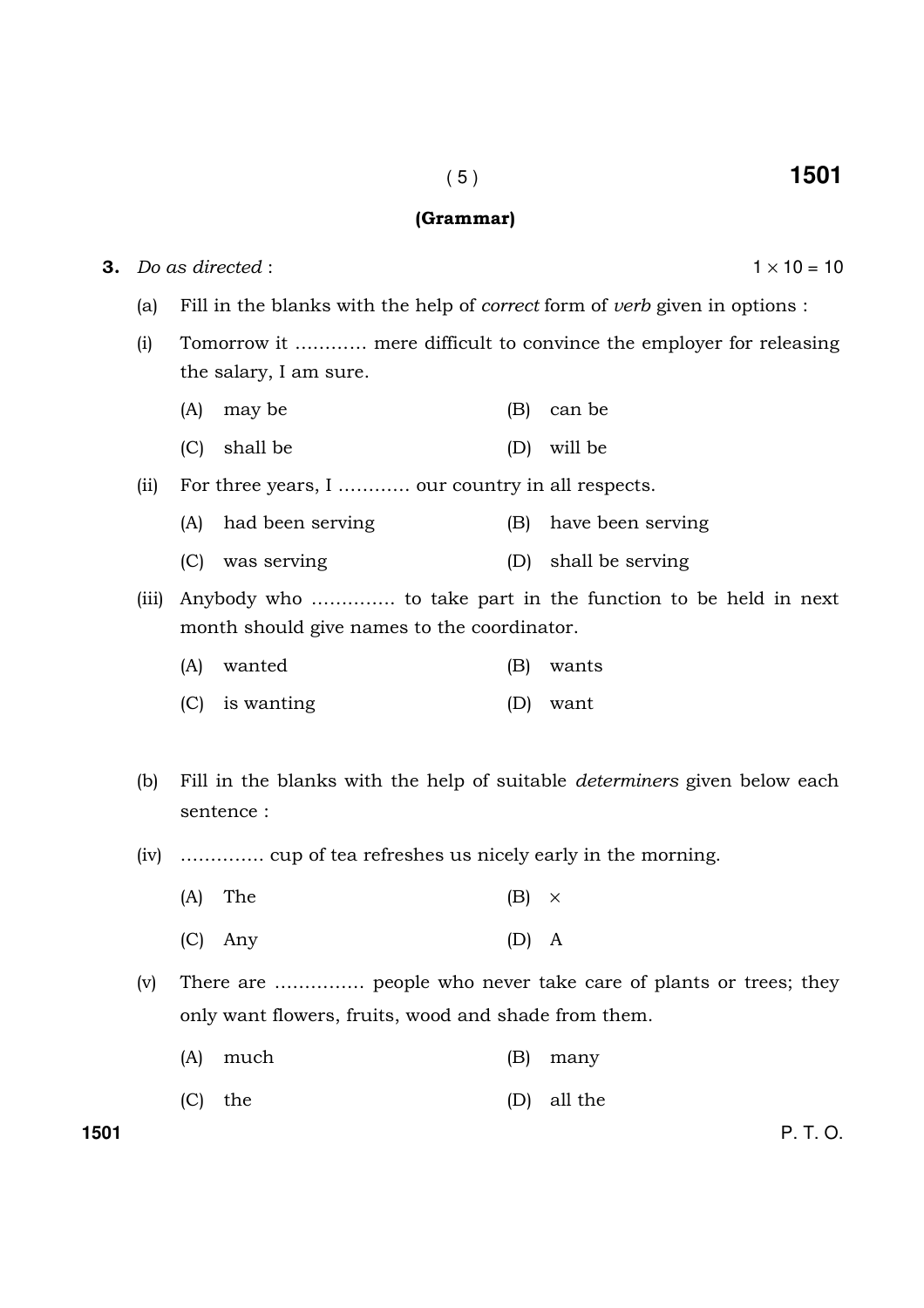- (vi) He is …………. honest boy who returned teacher's purse found outside the school.
	- $(A)$  a  $(B)$  an
	- (C) the (D)  $\times$
- (c) Combine the following sentences with the help of suitable conjunctions given in options :
- (vii) Did you know ………… our exam will start in the month of April or May ?
	- (A) this (B) it
	- (C) that (D) which of
- (viii) Parrots are such birds ………….. are liked by everybody.
	- (A) who (B) those (C) these (D) which
- (d) Fill in the blanks with suitable prepositions given below each sentence :
- (ix) Students are suggested not to mark any answer with two options ………. your answer sheet.
	- (A) at (B) in
	- (C) into (D) across
- (x) All the students must sit …………. the classroom for at least two hours as it is raining.
	- (A) outside (B) upon
	- (C) inside (D) before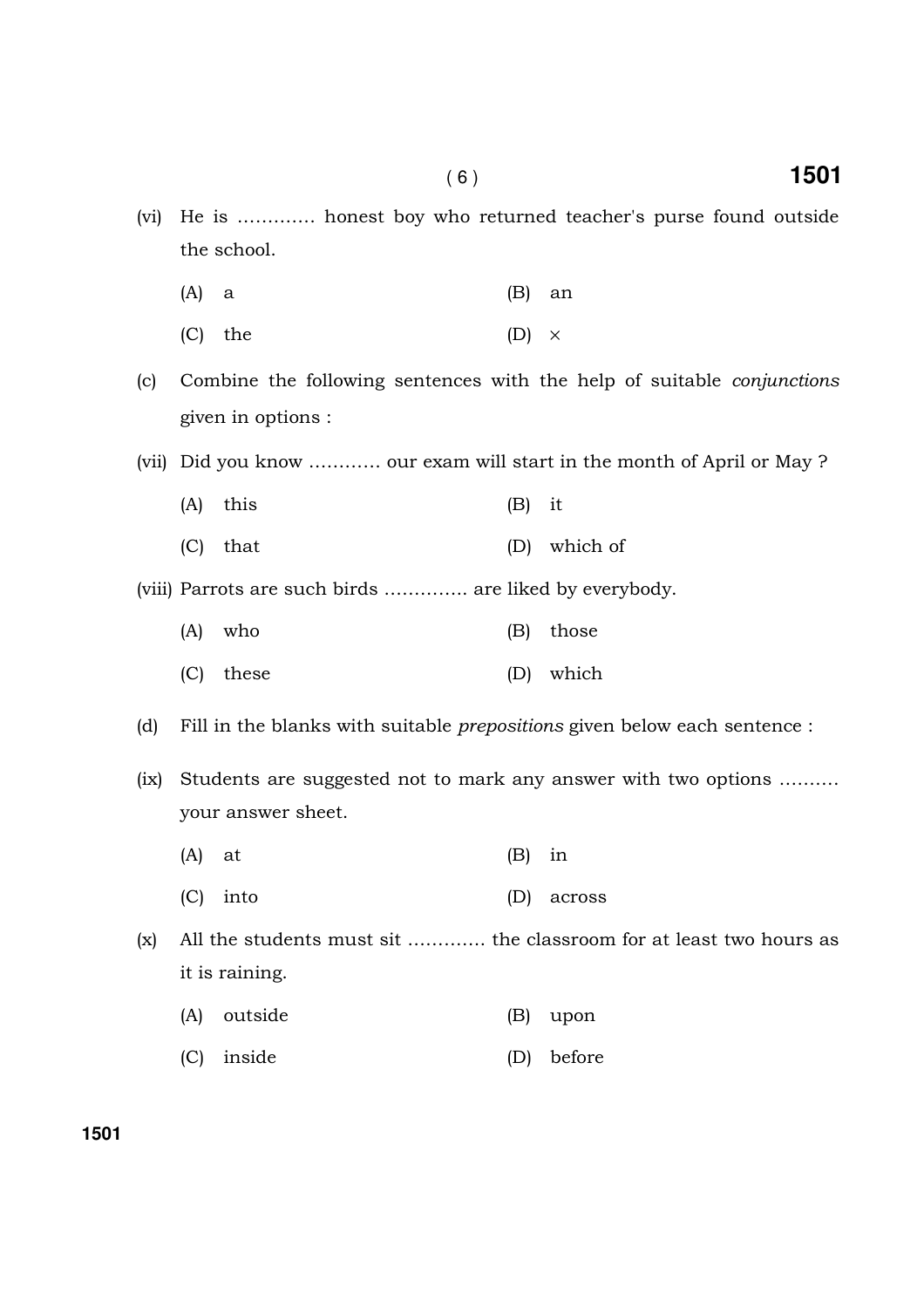### (Literature Textbooks)

4. Read the following passage and answer the questions that follow from the options given below the questions :

Somehow I managed to stretch canvas and secure waterproof hatch covers across the gaping holes. Some water continued to stream below, but most of it was now being deflected over the side. More problems arose when our hand pumps started to block up with the debris floating around the cabins and the electric pumps short-circuited. The water level rose threateningly. Back on dack, I found that one two square hand pumps had been wrenched overboard-along with the forestay sail, the jib, the dingies and the main anchor.

#### **Questions :**  $1 \times 5 = 5$

- (i) From which chapter have these lines been taken ?
	- (A) The Portrait of a Lady
	- (B) We Are Not Afraid to Die …… if we can All be Together
	- (C) Landscape of the Soul
	- (D) The Browning Version
- (ii) Who is/are the authors of these lines ?
	- (A) Khushwant Singh (B) Nani Palkhiwala
	- (C) A. R. Williams (D) Gordon Cook and Alan East
- (iii) What did he manage to do ?
	- (A) To stretch bedsheet (B) To stretch the rope
	- (C) To stretch canvas (D) To stretch the cloth

**1501** P. T. O.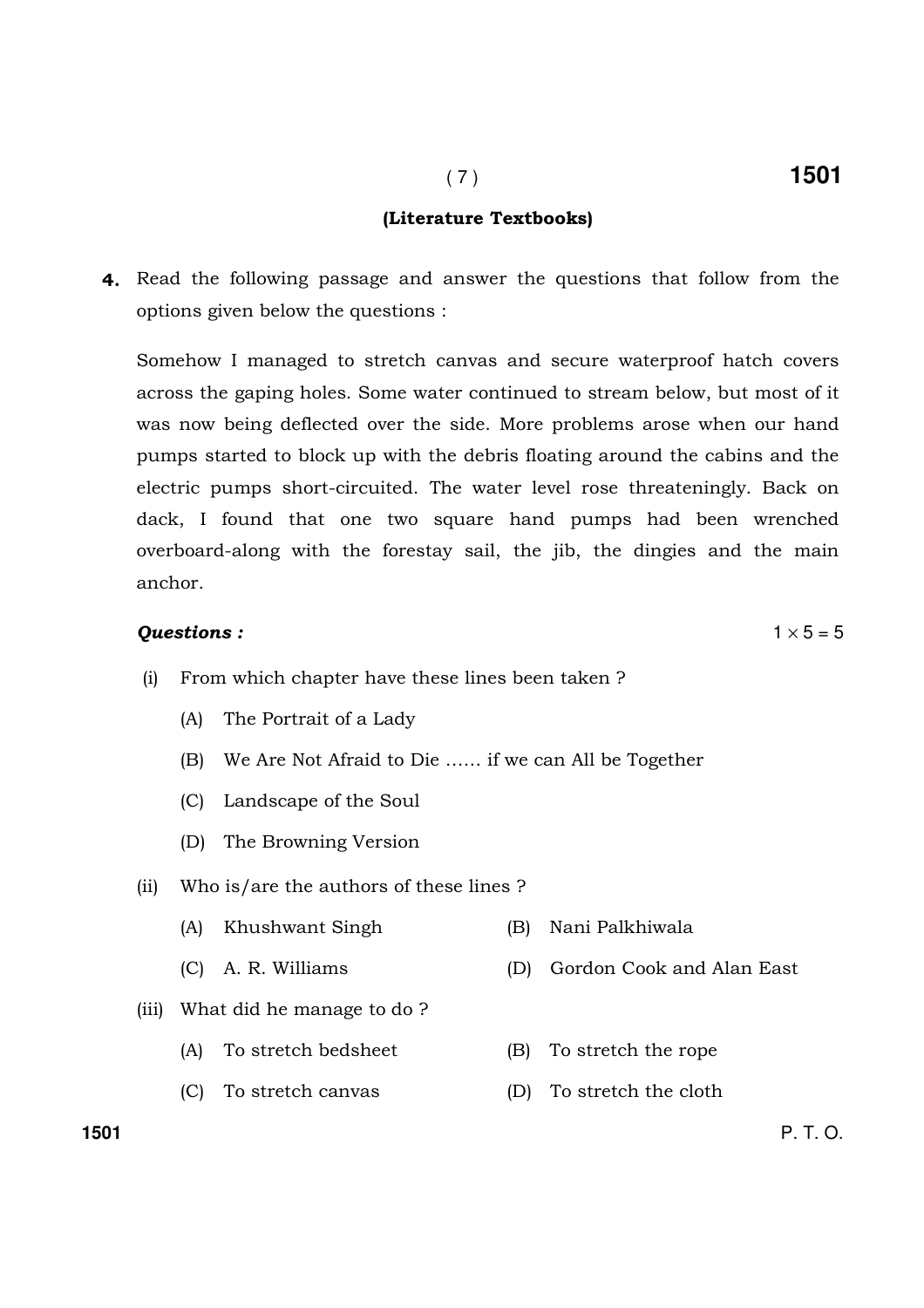- (A) They were lost (B) They were short-circuited
- (C) They were burnt (D) They were swept with water
- (v) How did the hand pumps start to block ?
	- (A) Started blocking with water (B) Blocked with dust
	- (C) Short-circuited and got blocked (D) Blocked with debris

#### **OR**

No, Sir. I'm not. In form the other day he made one of his classical jokes. Of course nobody laughed because nobody understood it, myself included. Still, I know he would have meant it as funny, so I laughed. Out of ordinary common politeness, and feeling a bit sorry for him for having made a poor joke. Now I cannot remember what the joke was, but suppose I make it. Now you laugh Sir.

#### **Questions :**  $1 \times 5 = 5$

- (i) From which chapter have these lines been taken ?
	- (A) The Portrait of a Lady
	- (B) We're not Afraid to Die ……… if we can All be Together
	- (C) Landscape of the Soul
	- (D) The Browning Version
- (ii) Who is the writer of these lines ?
	- (A) Khushwant Singh (B) A. R. Williams
	- (C) Terence Rattigan (D) Nick Middleton

**1501**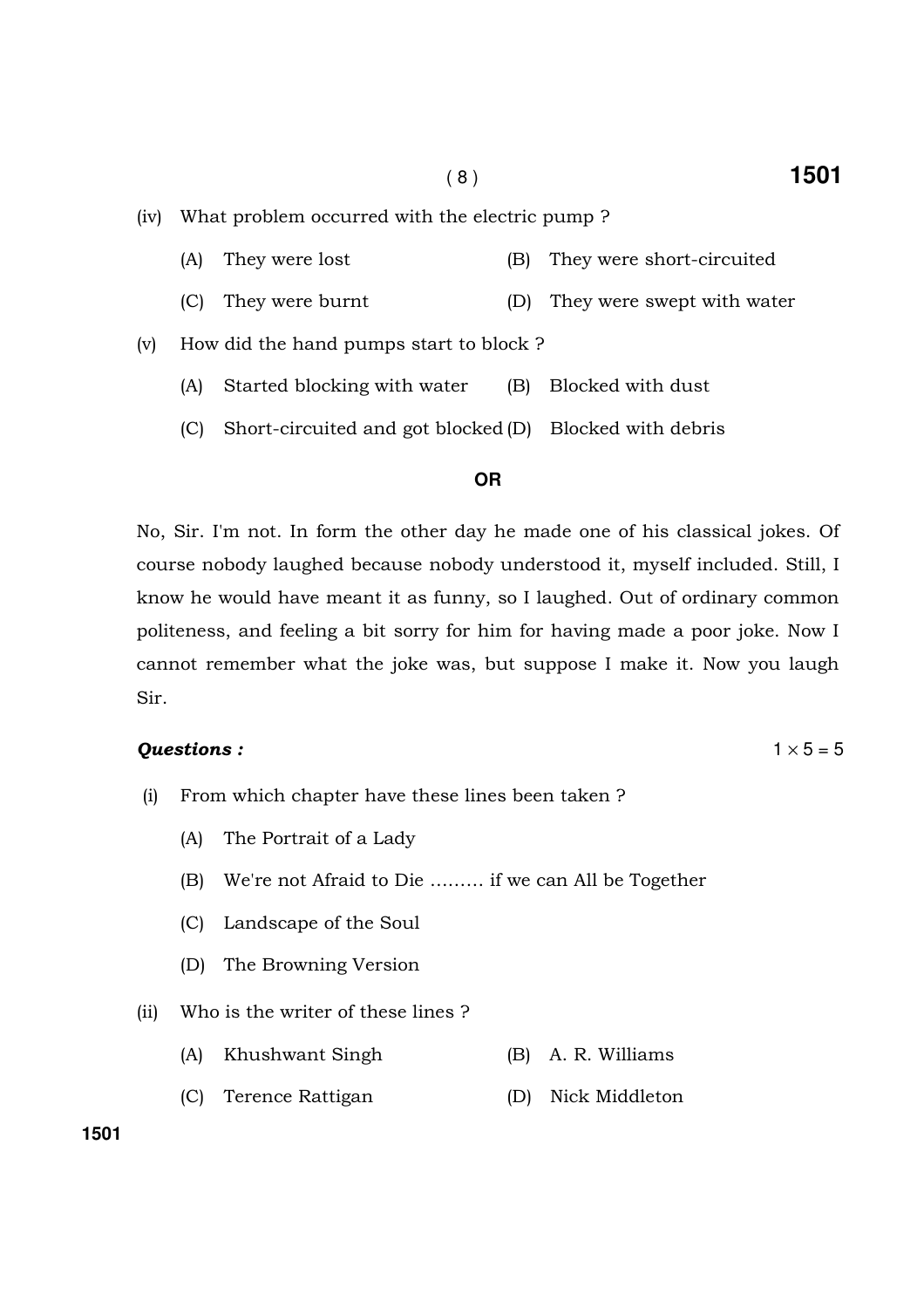- (iii) Who is 'I' in the passage ?
	- (A) Frank (B) Author
	- (C) Taplow (D) Crocker Harris
- (iv) What is the meaning of the form in the passage ?
	- (A) Class (B) Home
	- (C) Church (D) Ballroom
- (v) Who is the teacher in the passage referred as 'Sir' ?
	- (A) Crocker Harris (B) Frank
	- (C) Both of them (D) None of them
- 5. Read the following stanza and answer the questions that follow from the options given below the questions :

All three stood still to smile through their hair

At the uncle with the camera, A sweet face,

My mother's that was before I was born.

And the sea, which appears to have changed less

Washed their terribly transient feet.

#### **Questions :**  $1 \times 5 = 5$

- (i) Name of the poem is ……………
	- (A) A Photograph (B) The Laburnum Top
	- (C) Childhood (D) The Voice of the Rain

(ii) Name of the poet of these lines is …………….

- (A) Shirley Toulson (B) Walt Whitman
- (C) Ted Hughes (D) Markus Natten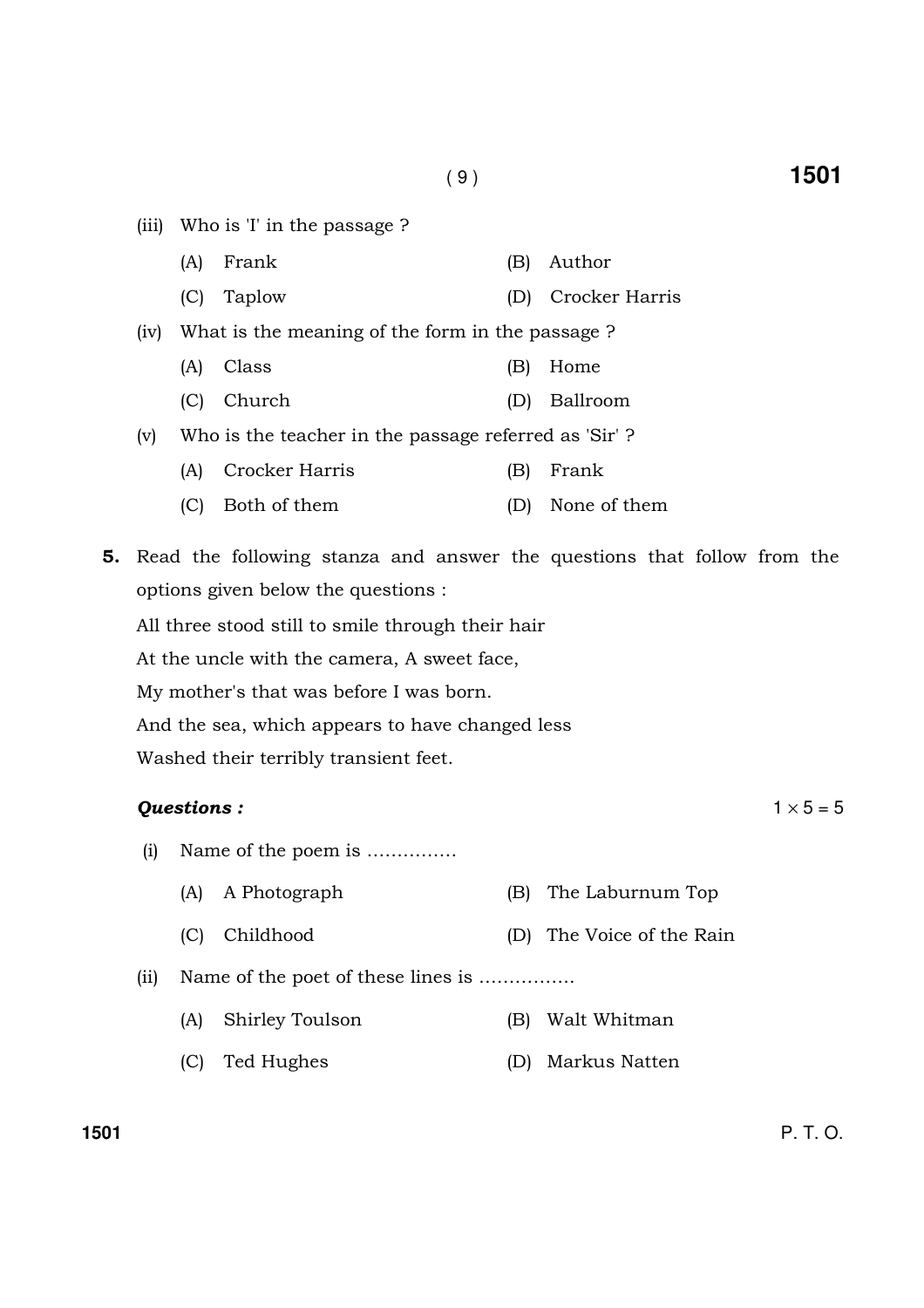(iii) Who was/were going to smile through their hair ?

|      | (A) | Dolly                          | (B) | <b>Betty</b>  |
|------|-----|--------------------------------|-----|---------------|
|      | (C) | Poet's mother                  | (D) | all of them   |
| (iv) |     | What has changed less?         |     |               |
|      | (A) | Poet's mother                  | (B) | Uncle         |
|      | (C) | Sea                            | (D) | Two cousins   |
| (v)  |     | What was the poet looking at ? |     |               |
|      | (A) | her mother                     | (B) | at photograph |
|      |     | at sea                         |     | at camera     |

#### **OR**

And who art thou ? Said I to the soft falling shower,

Which, strange to tell, gave me an answer, as here translated :

I am the Poem of Earth, said the voice of the rain,

Eternal I rise impalpable out of the land and the bottomless sea.

#### **Questions :**  $1 \times 5 = 5$

- (i) What is the name of the poem of the above lines ?
	- (A) A Photograph (B) The Voice of the Rain
	- (C) Childhood (D) The Laburnum Top

(ii) What is the name of the poet of these lines ?

- (A) Ted Hughes (B) Markus Natten
- (C) Walt Whitman (D) Shirley Toulson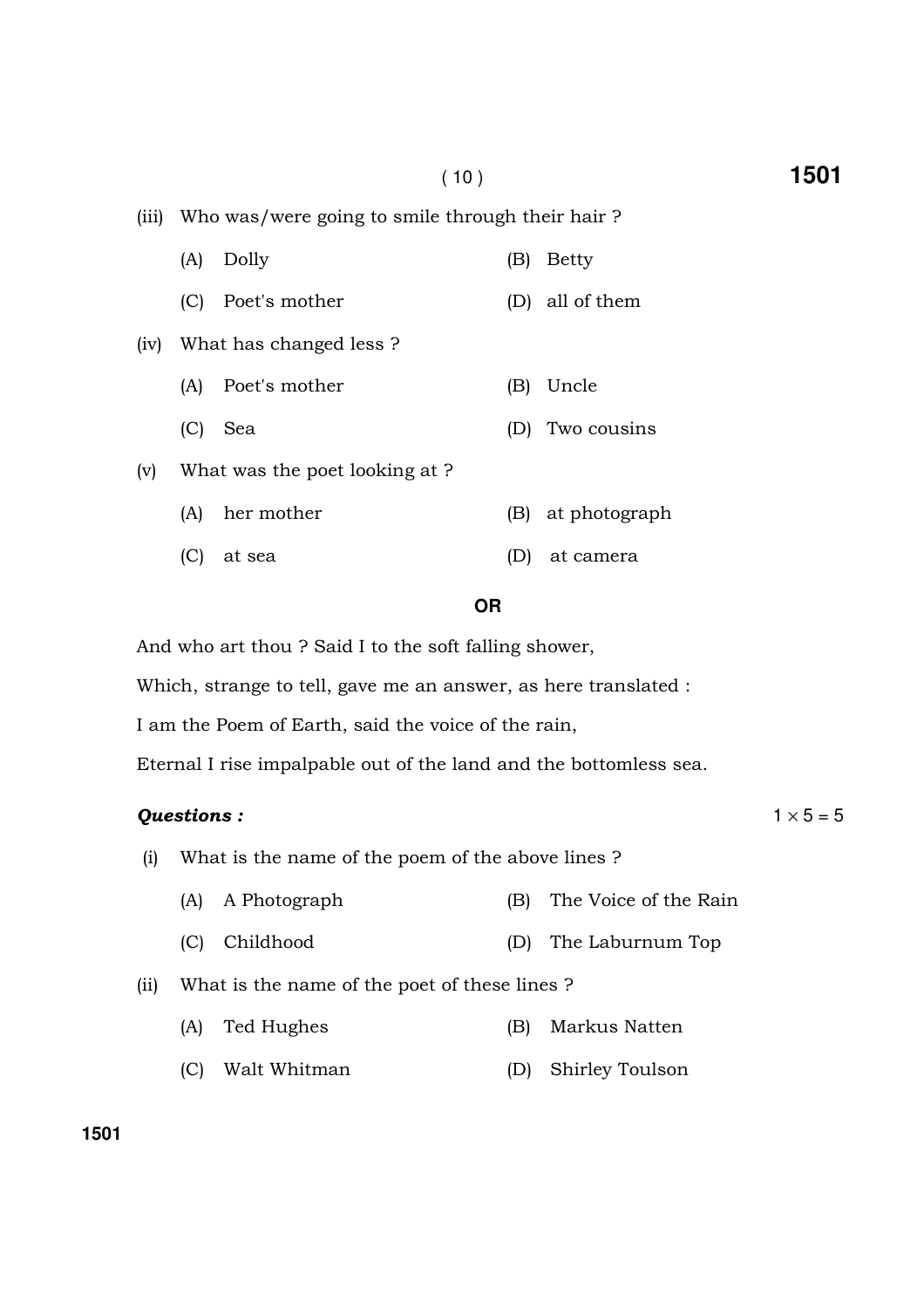|    |       |                                                     | (11)                                                           |     | 1501                                                                                              |  |  |  |
|----|-------|-----------------------------------------------------|----------------------------------------------------------------|-----|---------------------------------------------------------------------------------------------------|--|--|--|
|    | (iii) |                                                     | Who is 'I' in the above stanza in 3rd and 4th lines?           |     |                                                                                                   |  |  |  |
|    |       | (A)                                                 | Earth                                                          | (B) | Rain                                                                                              |  |  |  |
|    |       | (C)                                                 | Poet                                                           | (D) | Poem                                                                                              |  |  |  |
|    | (iv)  |                                                     | Who does 'thou' refer to in the stanza?                        |     |                                                                                                   |  |  |  |
|    |       | (A)                                                 | Earth                                                          | (B) | Rain                                                                                              |  |  |  |
|    |       | (C)                                                 | Poet                                                           | (D) | Poem                                                                                              |  |  |  |
|    | (v)   |                                                     | Where from does the shower rise according to the above stanza? |     |                                                                                                   |  |  |  |
|    |       | (A)                                                 | Out of the land                                                | (B) | From the sky                                                                                      |  |  |  |
|    |       | (C)                                                 | Out of bottomless sea                                          | (D) | both $(A)$ and $(C)$                                                                              |  |  |  |
| 6. |       |                                                     |                                                                |     | Answer the following questions from the options given below (Any <b>five</b> ) : $1 \times 5 = 5$ |  |  |  |
|    | (i)   | In the village, the writer's school was attached to |                                                                |     |                                                                                                   |  |  |  |
|    |       | (A)                                                 | a house                                                        | (B) | a church                                                                                          |  |  |  |
|    |       | (C)                                                 | a temple                                                       | (D) | a city                                                                                            |  |  |  |
|    | (iii) |                                                     |                                                                |     | The name of the Island where the narrator Gordon Cook and his family                              |  |  |  |
|    |       | landed was                                          |                                                                |     |                                                                                                   |  |  |  |
|    |       | (A)                                                 | Madagascar                                                     | (B) | Sumatra                                                                                           |  |  |  |
|    |       | (C)                                                 | New Guinea                                                     | (D) | Amsterdam                                                                                         |  |  |  |
|    | (iii) |                                                     | Where was king Tut from?                                       |     |                                                                                                   |  |  |  |
|    |       | (A)                                                 | China                                                          | (B) | Germany                                                                                           |  |  |  |
|    |       | (C)                                                 | Egypt                                                          | (D) | India                                                                                             |  |  |  |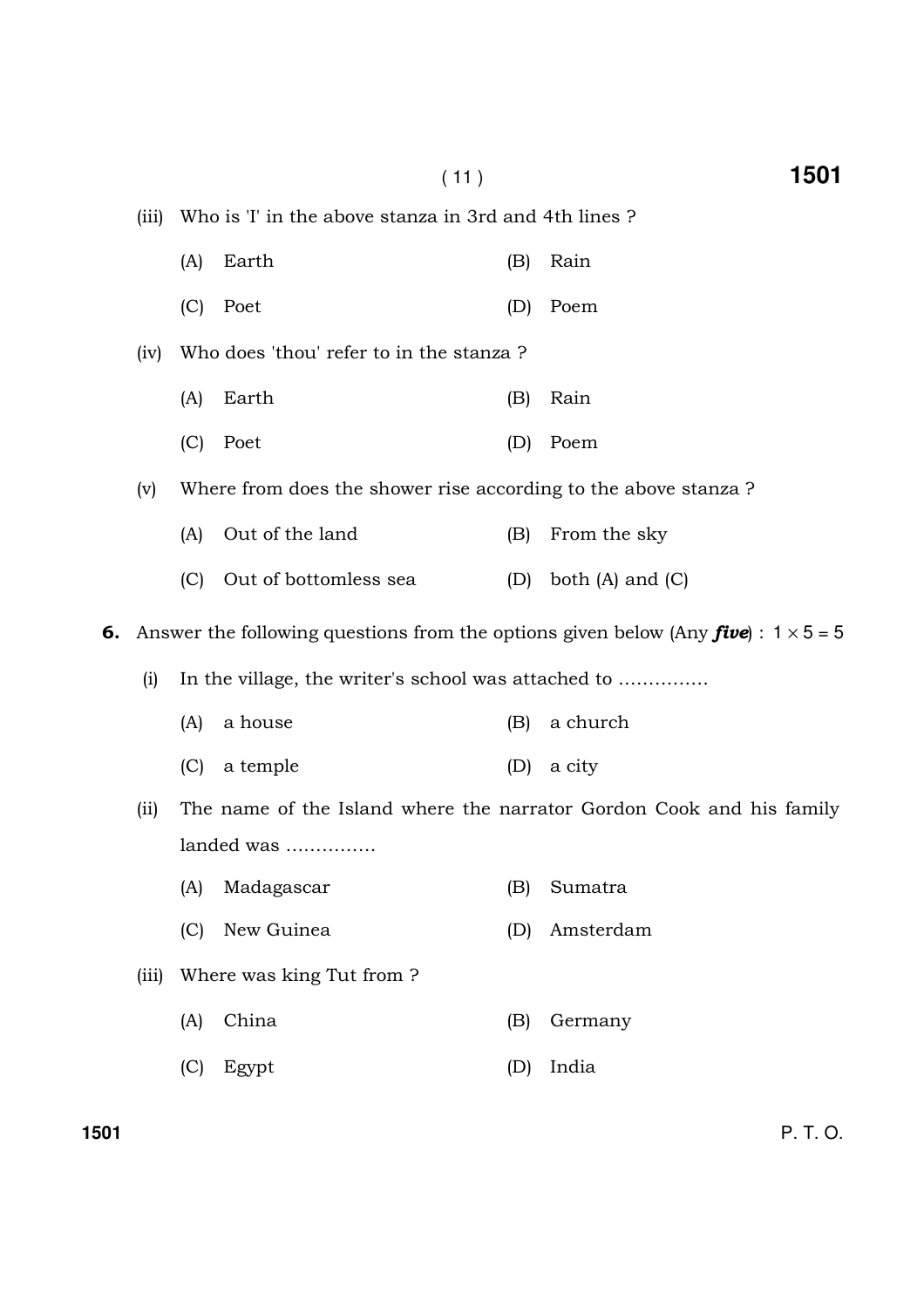- (iv) What was the name of the blacksmith in the story 'Landscape of the Soul' ?
	- (A) Smariton Metsys (B) Puriten Metsys
	- (C) Quinten Metsys (D) Swetten Metsys

(v) What was the world population in 1800 as is given in chapter 'The Ailing Planet' ?

- (A) One billion (B) Two billion
- (C) Three billion (D) Four billion
- (vi) Taplow is a ……………
	- (A) Student (B) Teacher
	- (C) Owner (D) Principal

7. Read the following questions and answer from the options given below the questions (Any **five**) :  $1 \times 5 = 5$ 

- (i) Mourad brought a beautiful ………… horse.
	- (A) black (B) red
	- (C) white (D) black and white

(ii) After the war, the narrator comes back to her native place in ………….

- (A) Polland (B) France
- (C) Holland (D) Germany
- (iii) Who is the writer of the story 'Ranga's Marriage' ?
	- (A) William Saroyan (B) Marga Minco
	- (C) Masti Venkatesha Iyengar (D) Patrick Pringle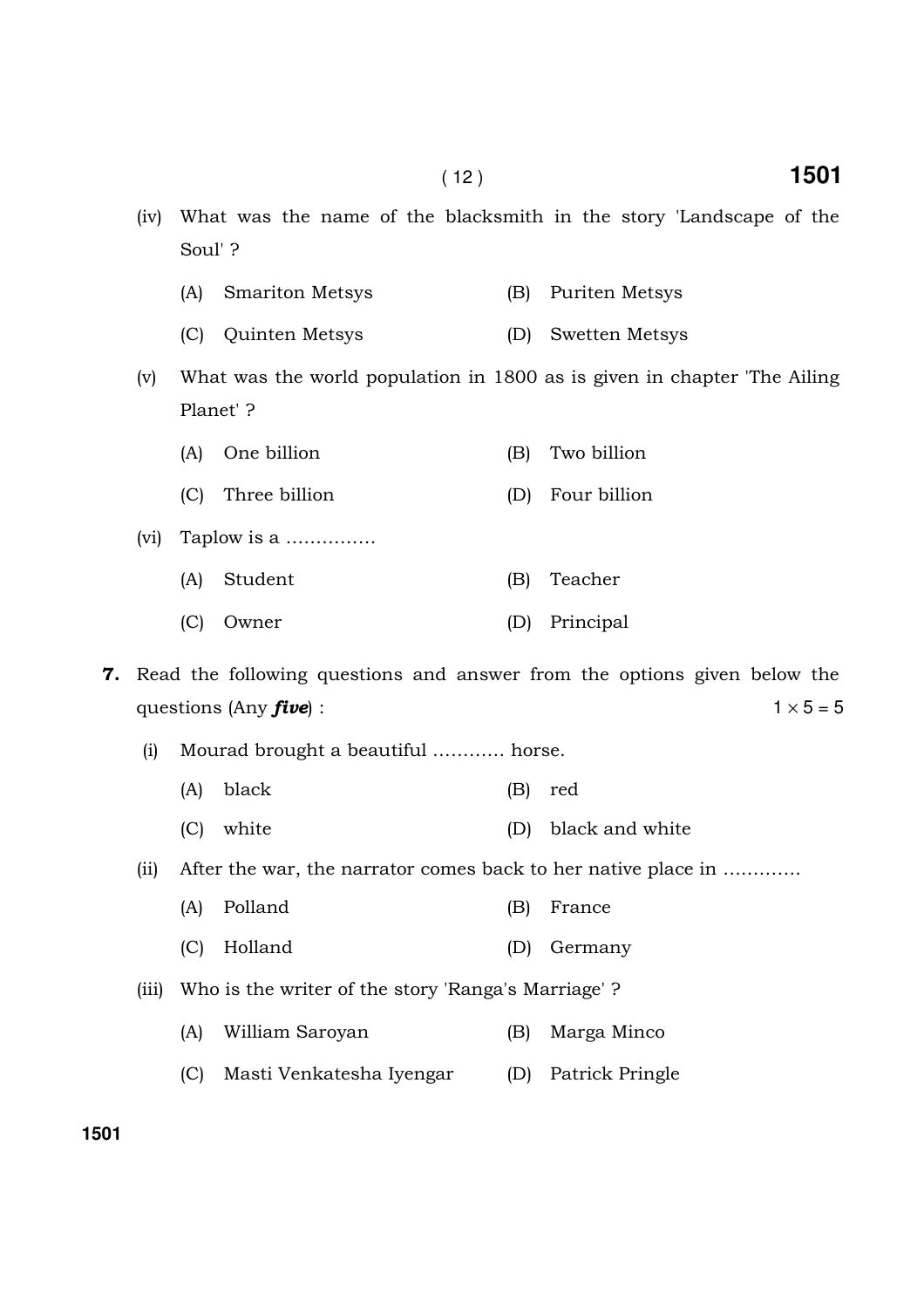| (iv) |                                         | Who was Mr. Braun?         |     |                   |  |  |  |  |  |
|------|-----------------------------------------|----------------------------|-----|-------------------|--|--|--|--|--|
|      | (A)                                     | Alber's Maths teacher      | (B) | English teacher   |  |  |  |  |  |
|      | (C)                                     | History teacher            | (D) | Chemistry teacher |  |  |  |  |  |
| (v)  |                                         | Christine was Dr. Andrew's |     |                   |  |  |  |  |  |
|      | (A)                                     | sister                     | (B) | teacher           |  |  |  |  |  |
|      | (C)                                     | wife                       |     | (D) girl friend   |  |  |  |  |  |
| (vi) | What is the name of Mrs. Pearson's son? |                            |     |                   |  |  |  |  |  |
|      | (A)                                     | Doris                      | (B) | Harris            |  |  |  |  |  |
|      | (C)                                     | Cyril                      | ID. | George            |  |  |  |  |  |

#### PART – B

#### [ WRITING SKILLS ]

8. You are Mr. Rupesh /Ms. Rupa living at 79, Ahir Colony, Jaipur. You lost your office file while travelling by metro. Write a notice to be published in 'lost and found column' of a local newspaper. 3

#### **OR**

You are Rishu, the Head boy/girl of your school. You had a meeting with Principal and Sr. teachers. Write a notice for your school notice-board informing the students about meeting and Covid-Vaccination to be given to the students developing necessary details.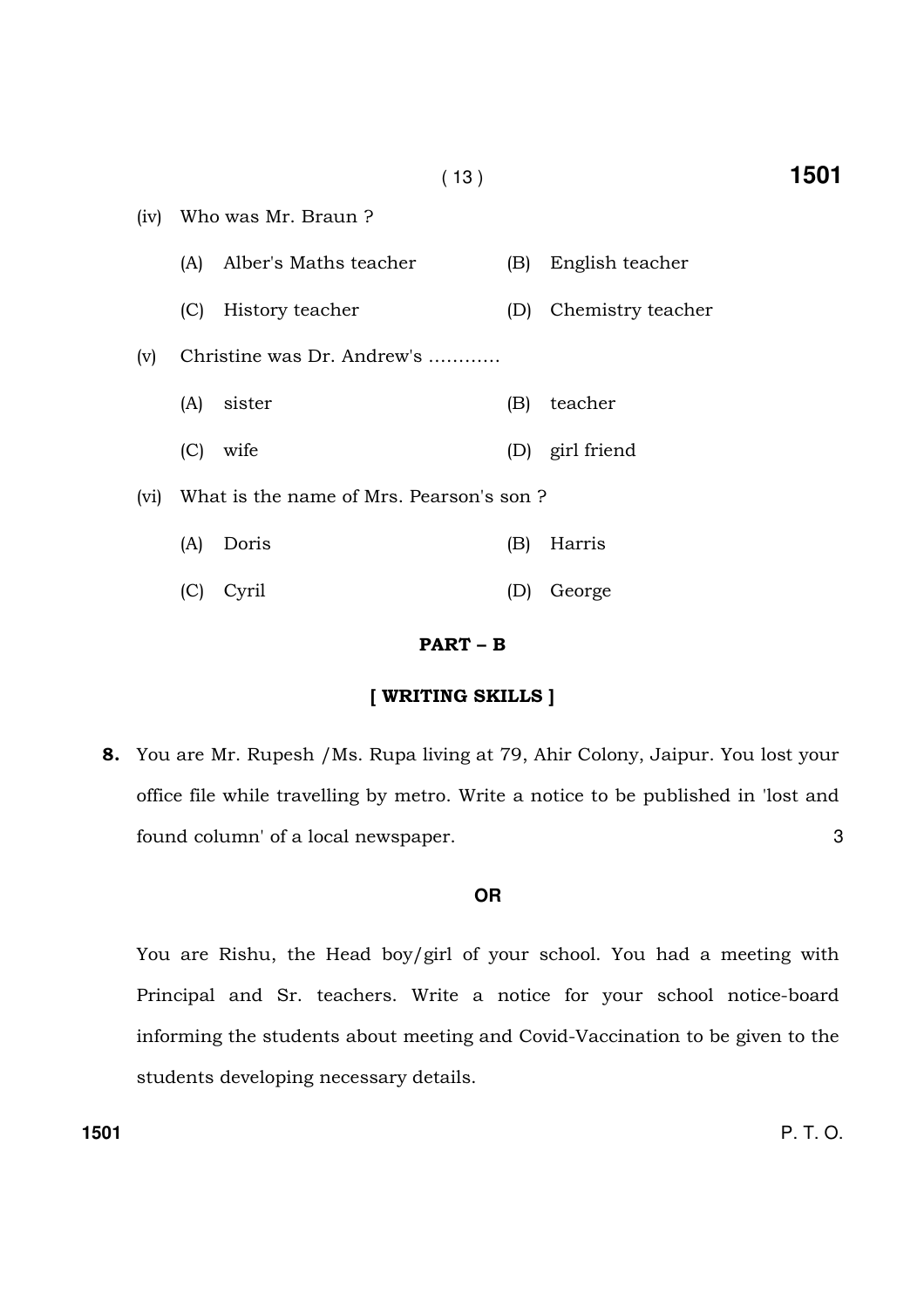**9.** Read the following conversation and write a message :  $\frac{3}{2}$ 

Shaily : Hello, May I talk to Sonu ?

Pradeep : It is Sonu's brother speaking. She is out to her teacher.

Shaily : O. K. will you give her a message ?

Pradeep : Yes why not ?

Shaily : Please convey her a message to reach in the college. The dance teacher will be available only between 12:00-2:00 p. m. I shall come to take her at 11:30 a.m. She must meet me at city station.

Pradeep : O. K. I shall surely convey the message.

#### **OR**

Read a telephonic conversation and write a message :

Punit : Hello, it is Rahul ?

Sumit : No, I am his brother Sumit.

Punit : Sumit I am his senior. Tell him that there will be a meeting tomorrow at 11:00 a.m. All the staff members will attend the meeting. The owner from Delhi is coming to inaugurate the new hall. He must also reach.

10. Write a letter to the Principal of your school requesting her to change your Section giving some reasons. Write yourself as Amit/Anita of Class XI. 5

#### **OR**

Write an application for the post of an Accountant in Sunrise Enterprises. Write to the Manager in neat and clean handwriting.

**1501** 

Sumit : O. K. I shall convey the message.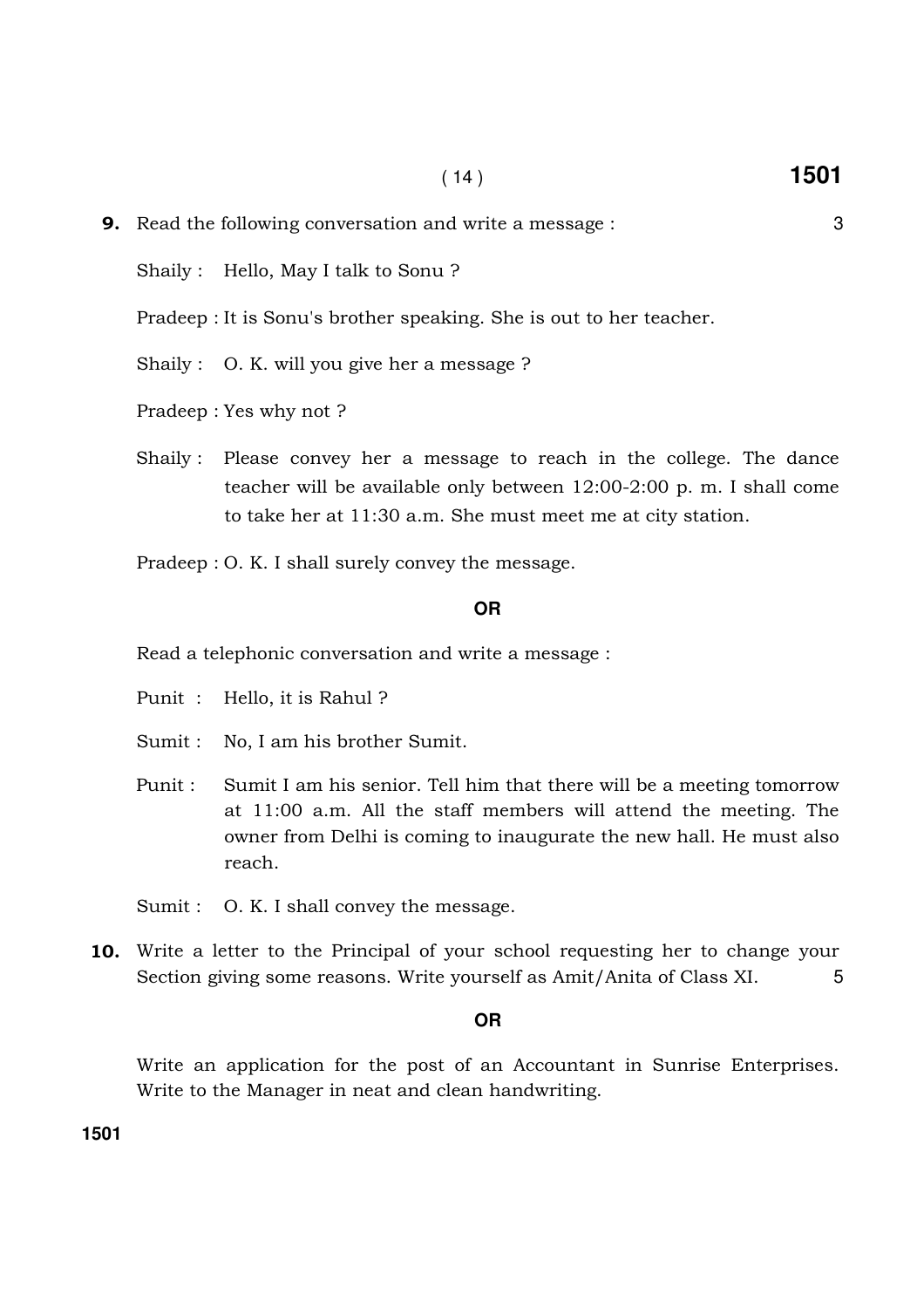|     |           | <b>Environment Protection</b>                                                                               |   |  |  |  |  |  |
|-----|-----------|-------------------------------------------------------------------------------------------------------------|---|--|--|--|--|--|
|     | <b>OR</b> |                                                                                                             |   |  |  |  |  |  |
|     |           | Health is Wealth                                                                                            |   |  |  |  |  |  |
|     |           | <b>12.</b> Write a character sketch of the Grandmother. (The Portrait of a Lady)                            | 5 |  |  |  |  |  |
|     |           | <b>OR</b>                                                                                                   |   |  |  |  |  |  |
|     |           | How are the earth's principal biological systems being depleted?                                            |   |  |  |  |  |  |
| 13. |           | $2 \times 2 = 4$<br>Answer any <b>two</b> of the following questions in <b>30</b> to <b>40</b> words each : |   |  |  |  |  |  |
|     | (i)       | Why was the author disappointed with Darchen?                                                               |   |  |  |  |  |  |
|     | (ii)      | What happened when Taplow laughed at the joke told by his master?                                           |   |  |  |  |  |  |
|     | (iii)     | How did the wave attack affect the wave walker?                                                             |   |  |  |  |  |  |
| 14. |           | $3 \times 2 = 6$<br>Answer any <b>two</b> of the following in <b>40-50</b> words each (Poetry) :            |   |  |  |  |  |  |
|     | (i)       | Write the central idea of the poem 'A Photograph'.                                                          |   |  |  |  |  |  |
|     | (ii)      | Write in brief the summary of the poem <i>The Laburnum Top'</i> .                                           |   |  |  |  |  |  |
|     | (iii)     | What does the poet say about his childhood in the poem 'Childhood'?                                         |   |  |  |  |  |  |
| 15. |           | Why did the narrator of the story want to forget the address?                                               | 5 |  |  |  |  |  |
|     |           | <b>OR</b>                                                                                                   |   |  |  |  |  |  |
|     |           | "I have done something : ab. God I I've done something real at last "Why does"                              |   |  |  |  |  |  |

11. Write a paragraph on any **one** of the following : 5

"I have done something : oh, God ! I've done something real at last." Why does Andrew say this ? What does it means ?

**1501** P. T. O.

( 15 ) **1501**